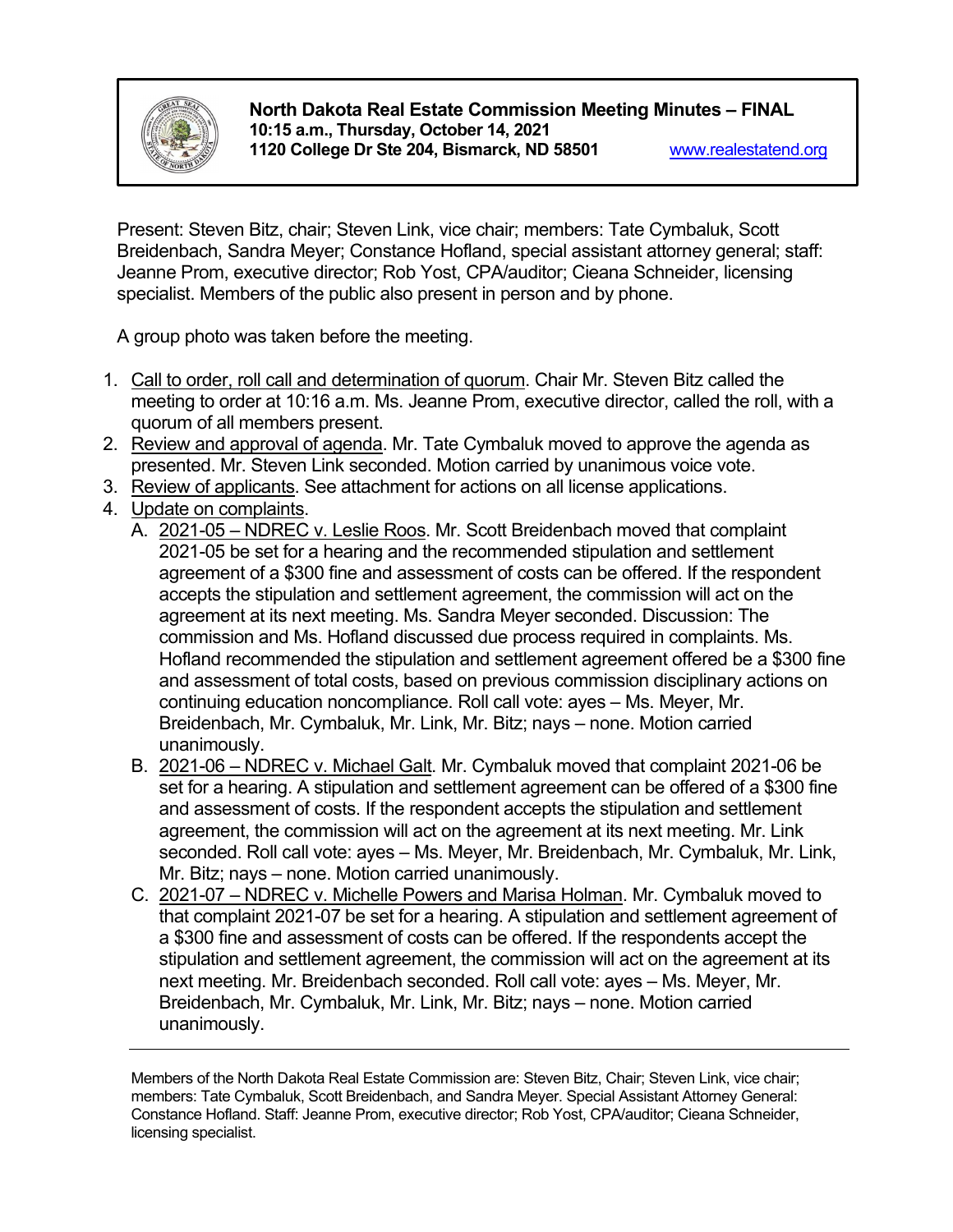- D. 2021-08 NDREC v. Andrew Gudajtes and Terry Longtin. Mr. Cymbaluk moved that complaint 2021-08 be set for hearing. A stipulation and settlement agreement of a \$300 fine and an assessment of costs can be offered. If the respondents accept the stipulation and settlement agreement, the commission will act on the agreement at its next meeting. Mr. Breidenbach seconded. Discussion: In the stipulation and settlement agreement with 2 respondents, each individual respondent would be fined \$300, and would pay half of the total investigation costs for complaints. Roll call vote: ayes – Ms. Meyer, Mr. Breidenbach, Mr. Cymbaluk, Mr. Link, Mr. Bitz; nays – none. Motion carried unanimously.
- E. 2021-09 NDREC v. Tracy Braaten and Cassandra Braaten. Mr. Cymbaluk moved that complaint 2021-09 be set for hearing. A stipulation and settlement agreement can be offered with a \$300 fine for each individual respondent and actual costs assessed to the respondents. If respondents accept the stipulation and settlement agreement, the commission will act on the agreement at its next meeting. Mr. Link seconded. Roll call vote: ayes – Ms. Meyer, Mr. Breidenbach, Mr. Cymbaluk, Mr. Link, Mr. Bitz; nays – none. Motion carried unanimously.
- F. 2021-10 NDREC v. Jeanine Larson and Maureen Bartelt. Mr. Breidenbach moved that complaint 2021-10 be set for hearing. A stipulation and settlement agreement can be offered of a \$300 fine for each individual respondent and actual costs assessed to the respondents. If the respondents accept the stipulation and settlement agreement, the commission will act on the agreement at its next meeting. Mr. Cymbaluk seconded. Roll call vote: ayes – Ms. Meyer, Mr. Breidenbach, Mr. Cymbaluk, Mr. Link, Mr. Bitz; nays – none. Motion carried unanimously.
- G. 2021-01 Fitz v. Heimdal stipulation and settlement agreement. Mr. Cymbaluk moved to accept the signed stipulation and settlement agreement of a \$500 fine and assessment of costs of \$690. Ms. Meyer seconded. Roll call vote: ayes – Ms. Meyer, Mr. Breidenbach, Mr. Cymbaluk, Mr. Link, Mr. Bitz; nays – none. Motion carried unanimously.
- H. Potential new complaint. Mr. Cymbaluk moved to initiate a complaint against inactive licensee Mr. Flint Forsberg. Mr. Link seconded. Roll call vote: ayes – Ms. Meyer, Mr. Breidenbach, Mr. Cymbaluk, Mr. Link, Mr. Bitz; nays – none. Motion carried unanimously.
- 5. Administrative Rules promulgation update.

Ms. Connie Hofland reviewed the timetable for rules promulgation and the complete draft changes to North Dakota Administrative Code (NDAC) Chapter 70. Ms. Hofland distributed a memo on a proposed further amendment to NDAC 70-02-04-15 -- Exemptions from continuing education requirement. The memo suggested the following changes to NDAC 70-02-04-15 in addition to the original proposed amendments (shown in gray) approved on August 12, 2021 and kept in the proposed additional changes:

A salesperson applicant, upon successful completion of the required postlicensing education requirement, evidence of which has been furnished to the commission by the salesperson applicant's broker, who completed the prerequisite ninety hours of course of study to obtain a license is exempt from the continuing education requirement for only the continuing education period during which the salesperson applicant successfully completed the postlicensing education the first license renewal. Any broker applicant, upon successful completion of the real estate broker licensing examination is exempt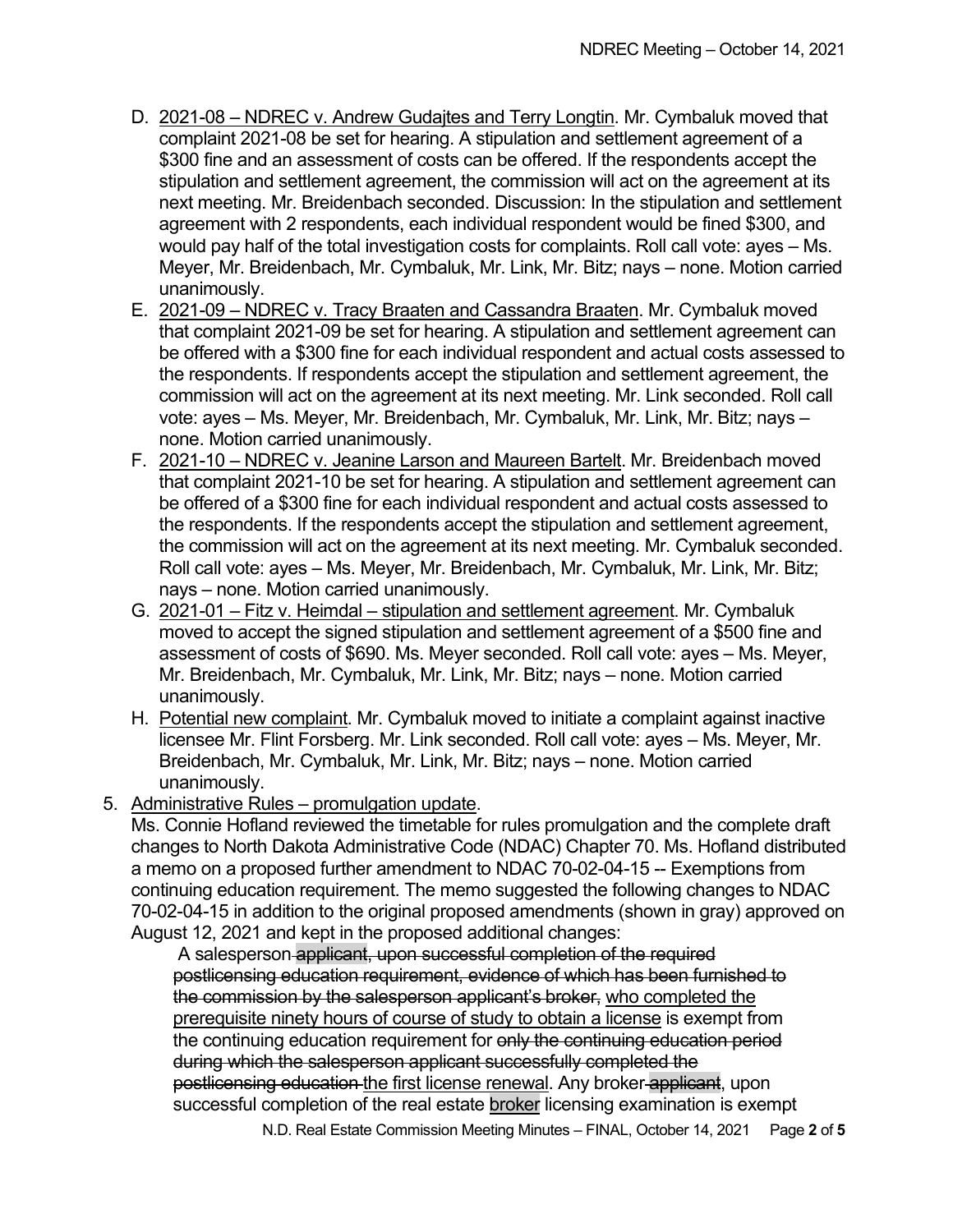from the continuing education requirement for only the continuing education period during which the broker applicant successfully completed said examination.

Ms. Hofland recommended that if these changes were approved, the commission also adopt a similar policy to exempt continuing education for the first renewal for new licensees to cover the time prior to the effective date of the rule – which includes the current renewal period. Ms. Meyer moved to accept the amendment to NDAC 70-02-04-15 as written, to include this amendment in the final proposed rule changes to be published for comment, and to adopt this language as policy, effective immediately, to exempt continuing education for the first renewal for new licensees to cover the time prior to the effective date of the rule. Mr. Cymbaluk seconded. Roll call vote: ayes – Ms. Meyer, Mr. Breidenbach, Mr. Cymbaluk, Mr. Link, Mr. Bitz; nays – none. Motion carried unanimously. Ms. Prom will inform all brokers of this new policy.

The commission, by consensus and with input from the association, set the public hearing on the proposed rule changes for 1:30 p.m., Wednesday, December 8, 2021 at the N.D. Real Estate Commission conference room.

- 6. Update from management.
	- A. Renewals -- CE. The commission adopted the CE policy for the current renewal period as stated in 5, above.
	- B. 2021-2022 priorities. Ms. Prom shared the updated 2021-2022 priorities including the continuing education compliance and executive director performance standards. Ms. Meyer and Mr. Bitz will conduct a performance review of Ms. Prom for 2020-2021.
	- C. Trust account waivers. Ms. Prom shared a list of firms issued trust account waivers since the last meeting.
	- D. License application numbers. Ms. Prom shared license application numbers. Mr. Breidenbach requested the commission receive in future reports the test pass-fail rates and total active and inactive licensee numbers.
- 7. Financial reports July and August 2021. Mr. Cymbaluk moved to accept the financial reports as presented. Mr. Link seconded. Motion carried by unanimous voice vote.
- 8. Minutes August 12, 2021 meeting. Mr. Cymbaluk moved to approve the minutes from the August 12, 2021 meeting as presented. Mr. Breidenbach seconded. Motion carried by unanimous voice vote.
- 9. Other business The next meeting is January 13, 2022 and will include the review of the comments on the proposed rules changes gathered during the public hearing and public comment period, and the topic of email addresses and advertising. Mr. Breidenbach moved to record commission meetings. Ms. Meyer seconded. Discussion: Recordings are an open record accessible to the public. There is no requirement to keep recordings after minutes are approved. The commission will discuss a retention schedule for keeping meeting minutes recordings at its next meeting. Roll call vote: ayes – Ms. Meyer, Mr. Breidenbach, Mr. Cymbaluk, Mr. Link, Mr. Bitz; nays – none. Motion carried unanimously. The recording will begin at the next meeting. The commission agreed by consensus to discuss at its next its meeting the timing of continuing education audits in relation to renewals. Ms. Meyer moved to approve Mr. Breidenbach's request that the N.D. Real Estate Commission cover his costs to attend the National Association of Realtors annual meeting as part of his leadership position in the Association of Real Estate License Law Officials (ARELLO). Mr. Cymbaluk seconded. Roll call vote: ayes – Ms. Meyer, Mr. Breidenbach, Mr. Cymbaluk, Mr. Link, Mr. Bitz; nays – none. Motion carried unanimously.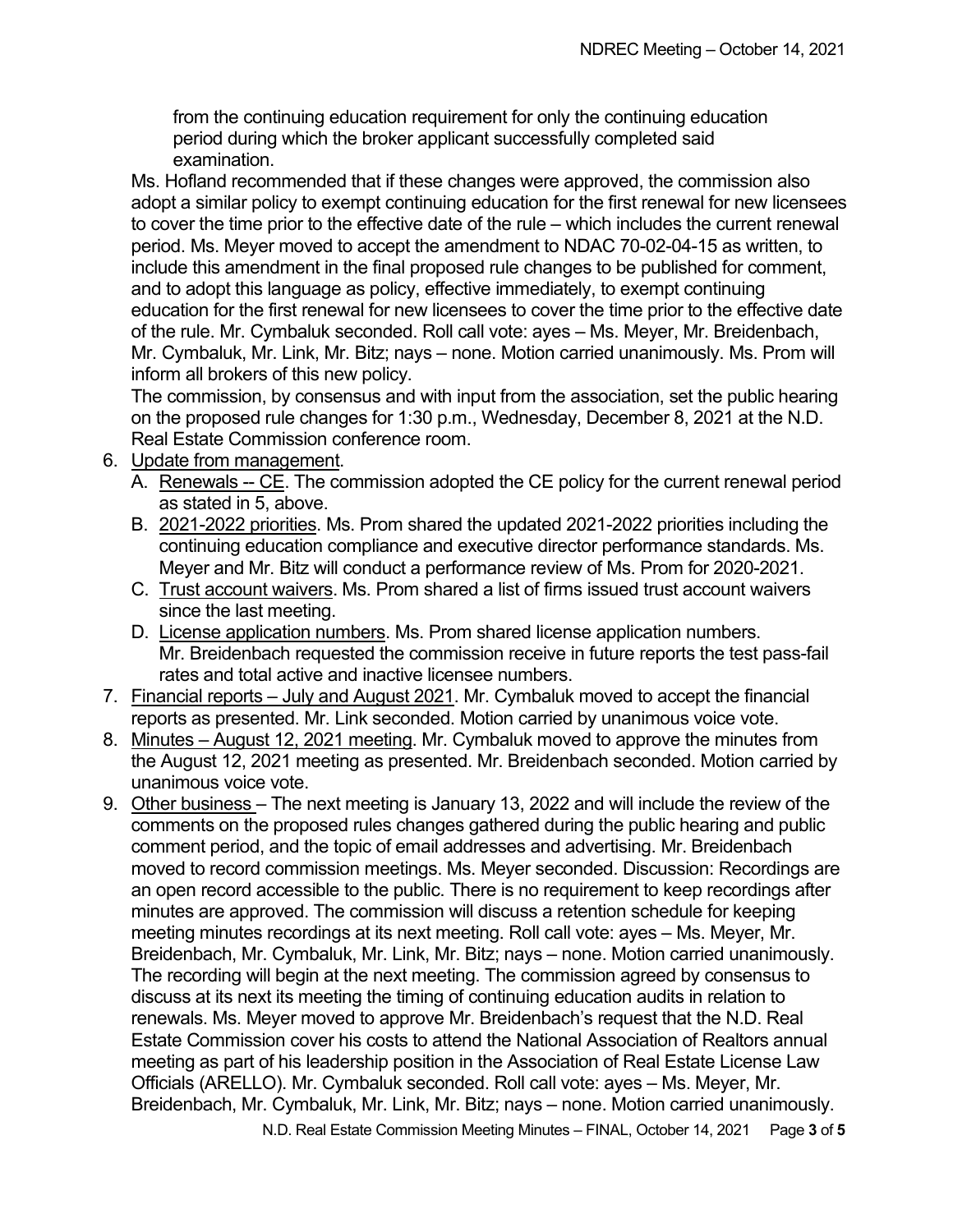The commission set other 2022 meeting dates for the following Thursdays: March 10 and June 9.

10. Adjourn. Chair Bitz adjourned the meeting at 12:36 p.m.

**Attachment**